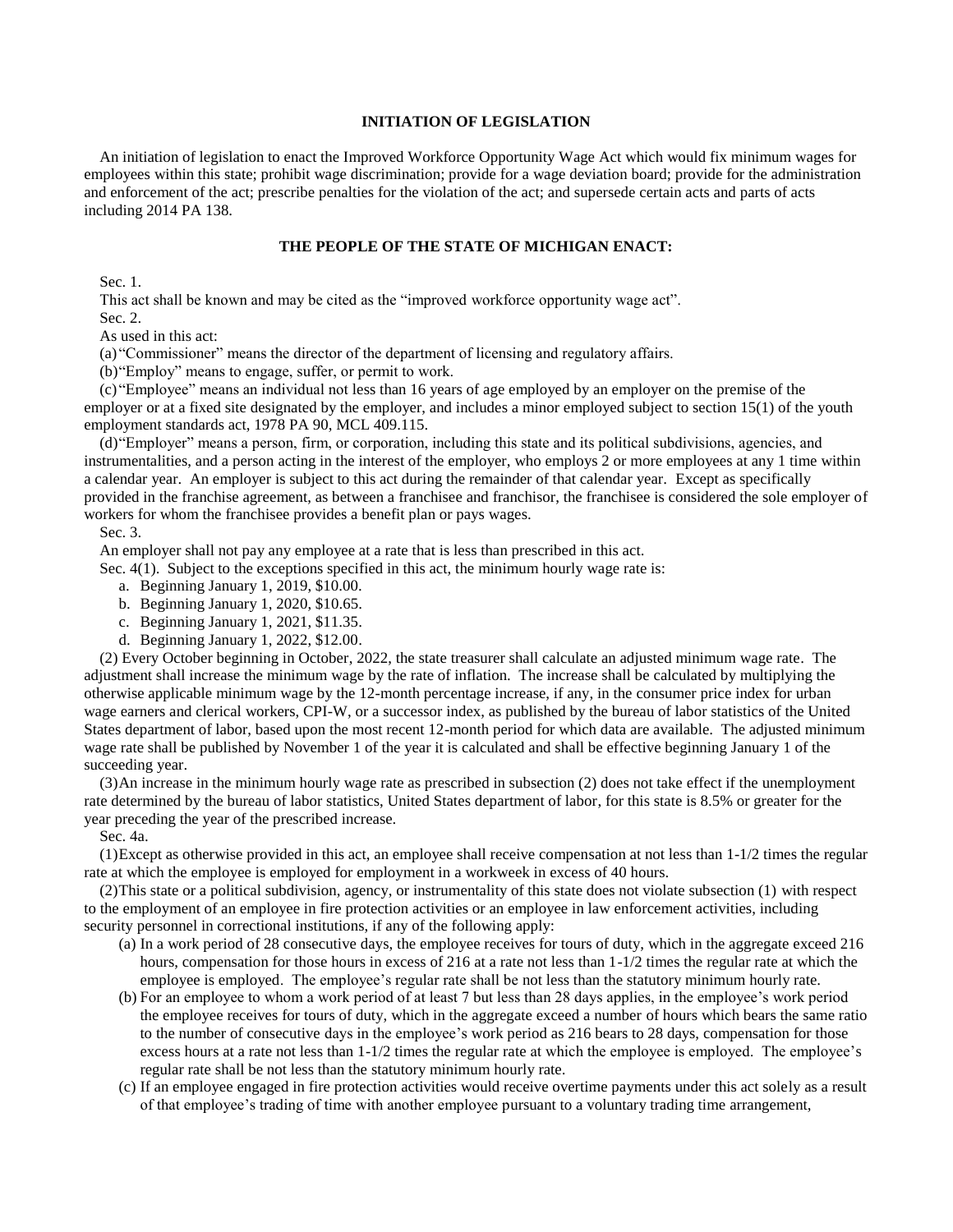overtime, if any, shall be paid to employees who participate in the trading of time as if the time trade had not occurred. As used in this subdivision, "trading time arrangement" means a practice under which employees of a fire department voluntarily substitute for one another to allow an employee to attend to personal matters, if the practice is neither for the convenience of the employer nor because of the employer's operations.

(3)This state or a political subdivision, agency, or instrumentality of this state engaged in the operation of a hospital or an establishment that is an institution primarily engaged in the care of the sick, the aged, or the mentally ill or developmentally disabled who reside on the premises does not violate subsection (1) if both of the following conditions are met:

- (a) Pursuant to a written agreement or written employment policy arrived at between the employer and the employee before performance of the work, a work period of 14 consecutive days is accepted instead of the workweek of 7 consecutive days for purposes of overtime computation.
- (b) For the employee's employment in excess of 8 hours in a workday and in excess of 80 hours in the 14-day period, the employee receives compensation at a rate of 1-1/2 times the regular rate, which shall be not less than the statutory minimum hourly rate at which the employee is employed.

(4)Subsections (1), (2), and (3) do not apply to any of the following:

- (a) An employee employed in a bona fide executive, administrative, or professional capacity, including an employee employed in the capacity of academic administrative personnel or teacher in an elementary or secondary school. However, an employee of a retail or service establishment is not excluded from the definition of employee employed in a bona fide executive or administrative capacity because of the number of hours in the employee's work week that the employee devotes to activities not directly or closely related to the performance of executive or administrative activities, if less than 40% of the employee's hours in the workweek are devoted to those activities.
- (b) An individual who holds a public elective office.
- (c) A political appointee of a person holding public elective office or a political appointee of a public body, if the political appointee described in this subdivision is not covered by a civil service system.
- (d) An employee employed by an establishment that is an amusement or recreational establishment, if the establishment does not operate for more than 7 months in a calendar year.
- (e) An employee employed in agriculture, including farming in all its branches, which among other things includes: cultivating and tilling soil; dairying; producing, cultivating, growing, and harvesting agricultural or horticulture commodities; raising livestock, bees, fur-bearing animals, or poultry; and a practice, including forestry or lumbering operations, performed by a farmer or on a farm as an incident to or in conjunction with farming operations, including preparation for market, delivery to storage, or delivery to market or to a carrier for transportation to market or processing or preserving perishable farm products.
- (f) An employee who is not subject to the minimum hourly wage provisions of this act.

(5)The director of the department of licensing and regulatory affairs shall promulgate rules under the administrative procedures act of 1969, 1969 PA 306, MCL 24.201 to 24.328, to define the terms used in subsection (4).

(6)For purposes of administration and enforcement, an amount owing to an employee that is withheld in violation of this section is unpaid minimum wages under this act.

(7)The legislature shall annually appropriate from the general fund to each political subdivision affected by subsection (2) an amount equal to the difference in director labor costs before and after the effective date of this act arising from any change in existing law that results from the enactment of subsection (2) and incurred by the political subdivision.

(8)In lieu of monetary overtime compensation, an employee subject to this act may receive compensatory time off at a rate that is not less than 1-1/2 hours for each hour of employment for which overtime compensation is required under this act, subject to all of the following:

- (a) The employer must allow employees a total of at least 10 days of leave per year without loss of pay and must provide the compensatory time to the employee under either of the following:
	- (i)Applicable provisions of a collective bargaining agreement, memorandum of understanding, or any other written agreement between the employer and representative of the employee.
	- (ii) If employees are not represented by a collective bargaining agent or other representative designated by the employee, a plan adopted by the employer and provided in writing to its employees that provides employees with a voluntary option to receive compensatory time off for overtime work when there is an express, voluntary written request to the employer by an individual employee for compensatory time off in lieu of overtime pay before the performance of any overtime assignment.
- (b) The employee has not earned compensatory time in excess of the applicable limit prescribed by subdivision (d).
- (c) The employee is not required as a condition of employment to accept or request compensatory time. An employer shall not directly or indirectly intimidate, threaten, or coerce or attempt to intimidate, threaten, or coerce an employee for the purpose of interfering with the employee's rights under this section to request or not request compensatory time off in lieu of payment of overtime compensation for overtime hours, or requiring an employee to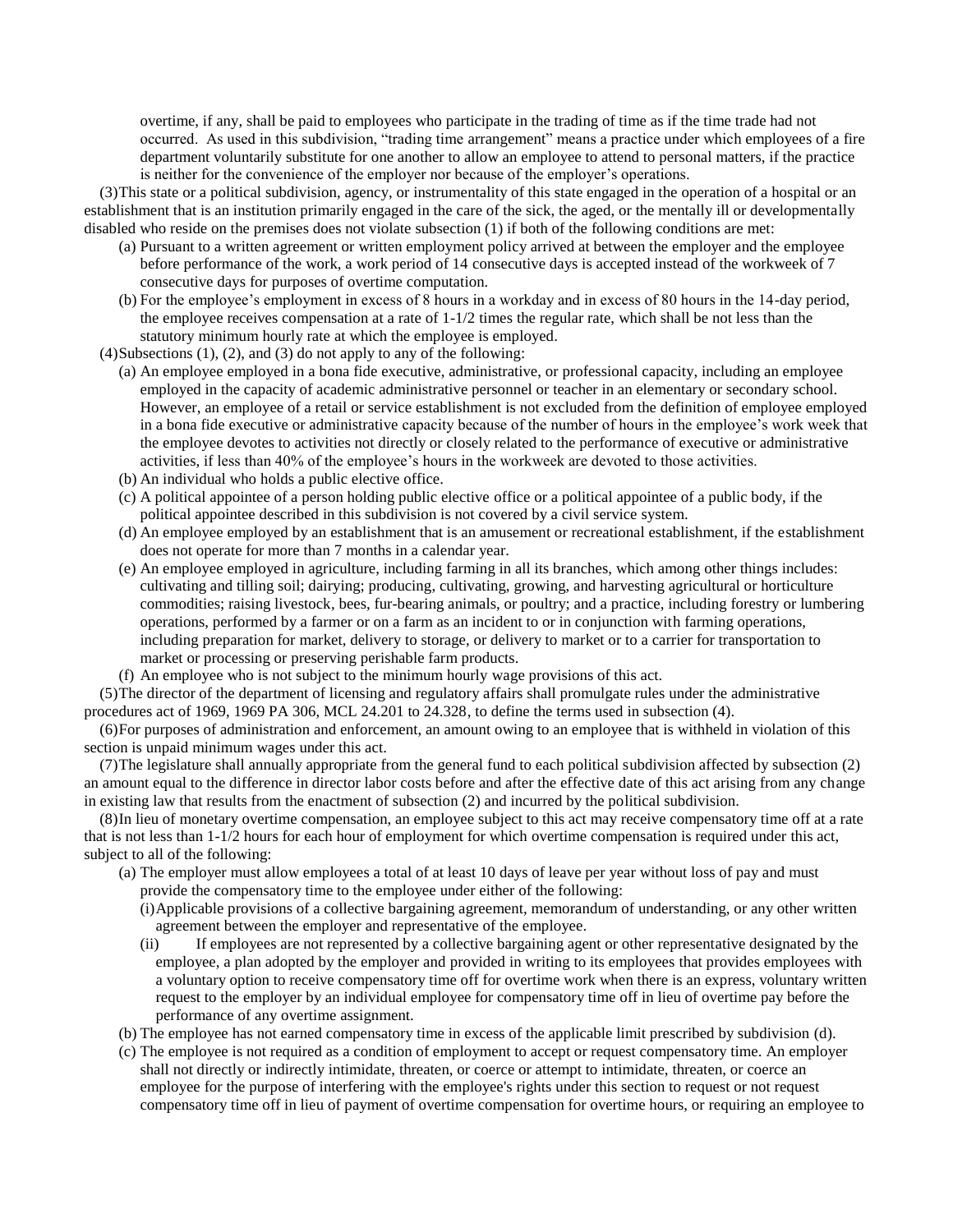use compensatory time. In assigning overtime hours, an employer shall not discriminate among employees based upon an employee's choice to request or not request compensatory time off in lieu of overtime compensation. An employer who violates this subsection is subject to a civil fine of not more than \$1,000.00.

- (d) An employee may not accrue more than a total of 240 hours of compensatory time. An employer shall do both of the following:
	- (i)Maintain in an employee's pay record a statement of compensatory time earned by that employee in the pay period that the pay record identifies.
	- (ii) Provide an employee with a record of compensatory time earned by or paid to the employee in a statement of earnings for the period in which the compensatory time is earned or paid.
- (e) Upon the request of an employee who has earned compensatory time, the employer shall, within 30 days following the request, provide monetary compensation for that compensatory time at a rate not less than the regular rate earned by the employee at the time the employee performed the overtime work.
- (f) An employee who has earned compensatory time authorized under this subsection shall, upon the voluntary or involuntary termination of employment or upon expiration of this subsection, be paid unused compensatory time at a rate of compensation not less than the regular rate earned by the employee at the time the employee performed the overtime work. A terminated employee's receipt of or eligibility to receive monetary compensation for earned compensatory time shall not be used by either of the following:
	- (i)The employer to oppose an employee's application for unemployment compensation under the Michigan employment security act, 1936 (Ex Sess) PA 1, MCL 421.1 to 421.75.
	- (ii) The state to deny unemployment compensation or diminish an employee's entitlement to unemployment compensation benefits under the Michigan employment security act, 1936 (Ex Sess) PA 1, MCL 421.1 to 421.75.
- (g) An employee shall be permitted to use any compensatory time accrued under this subsection for any reason unless use of the compensatory time for the period requested will unduly disrupt the operations of the employer.
- (h) Unless prohibited by a collective bargaining agreement, an employer may terminate a compensatory time plan upon not less than 60 days' notice to employees.
- (i) As used in this subsection:
	- (i)"Compensatory time" and "compensatory time off" mean hours during which an employee is not working and for which the employee is compensated in accordance with this subsection in lieu of monetary overtime compensation.
	- (ii) "Overtime assignment" means an assignment of hours for which overtime compensation is required under this act.
	- (iii) "Overtime compensation" means the compensation required under this section.

### Sec. 4b.

(1)An employer may pay a new employee who is less than 20 years of age a training hourly wage of \$4.25 for the first 90 days of that employee's employment. The hourly wage authorized under this subsection is in lieu of the minimum hourly wage otherwise prescribed by this act.

(2)Except as provided in subsection (1), the minimum hourly wage for an employee who is less than 18 years of age is 85% of the general minimum hourly wage established in section 4.

(3)An employer shall not displace an employee to hire an individual at the hourly wage authorized under this section. As used in this subsection, "displace" includes termination of employment or any reduction of hours, wages, or employment benefits.

(4)A person who violates subsection (3) is subject to a civil fine of not more than \$1,000.00. Sec. 4c.

On petition of a party in interest or on his or her own initiative, the commissioner shall establish a suitable scale of rates for apprentices, learners, and persons with physical or mental disabilities who are clearly unable to meet normal production standards. The rates established under this section may be less than the regular minimum wage rate for workers who are experienced and who are not disabled.

# Sec. 4d.

(1)The minimum hourly wage rate of an employee shall be established under subsection (2) if all of the following occur:

- (a) The employee receives gratuities in the course of his or her employment.
- (b) The gratuities described in subdivision (a) equal or exceed the difference between the minimum hourly wage rate established under subsection (2) and the minimum hourly wage established under section 4.
- (c) The gratuities are proven gratuities as indicated by the employee's declaration for purposes of the federal insurance contributions act, 26 USC 3101 to 3128.
- (d) The entirety of the gratuities are retained by the employee who receives them, except as voluntarily shared with other employees who are directly or indirectly part of the chain of service and whose duties are not primarily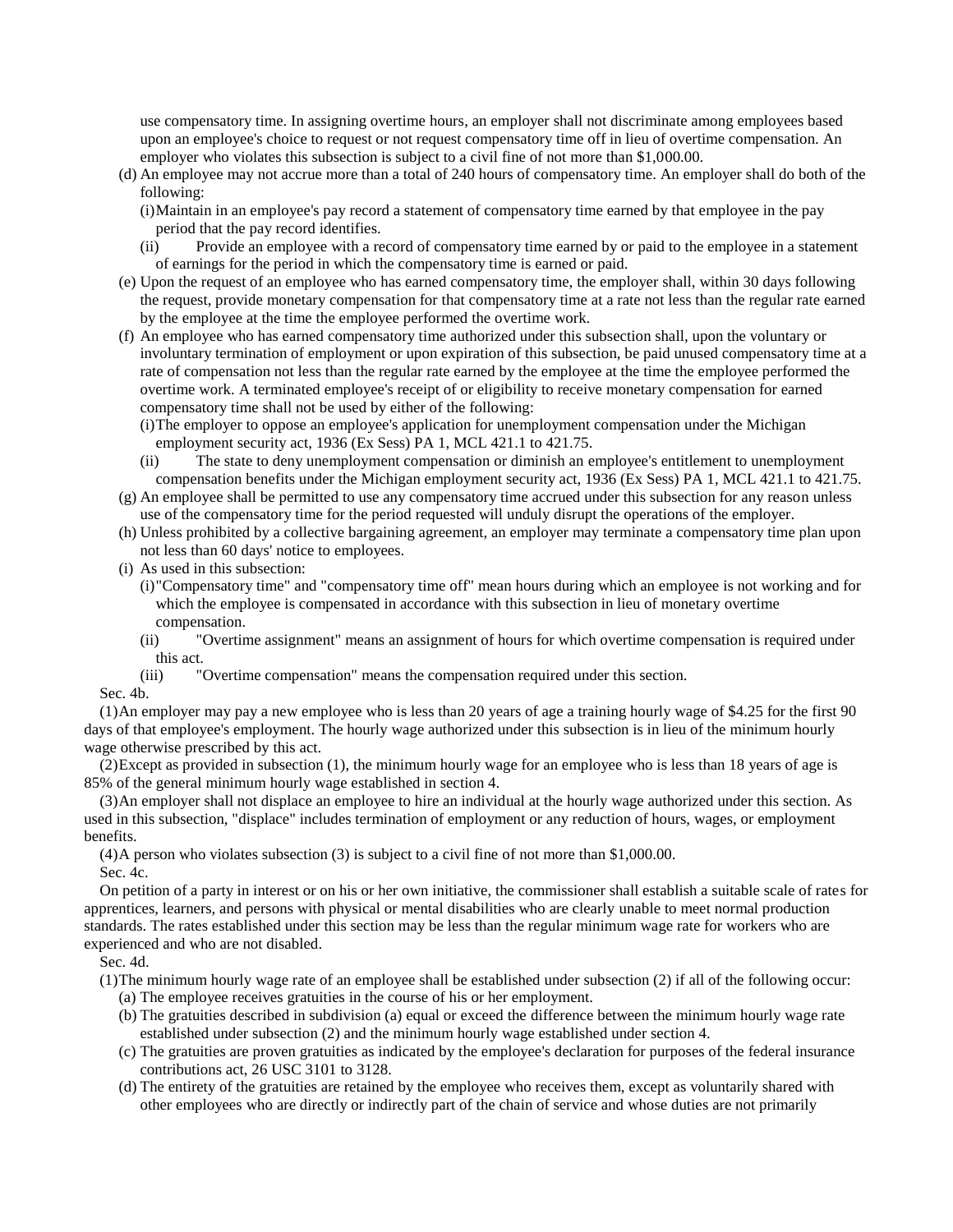managerial or supervisory.

(e) The employee was informed by the employer of the provisions of this section in writing, at or before the time of hire, and gave written consent.

(2)For purposes of subsection (1) the minimum hourly wage rate of an employee shall be 48% of the minimum hourly wage rate established under section 4 effective January 1, 2019; beginning January 1, 2020, it shall be 60% of the minimum hourly wage rate established under section 4; beginning January 1, 2021, it shall be 70% of the minimum hourly wage rate established under section 4; beginning January 1, 2022, it shall be 80% of the minimum hourly wage rate established under section 4; beginning January 1, 2023, it shall be 90% of the minimum hourly wage rate established under section 4; and beginning January 1, 2024 and thereafter, it shall be 100% of the minimum hourly wage rate established under section 4.

(3)As used in this section, "gratuities" means tips or voluntary monetary contributions received by an employee from a guest, patron, or customer for services rendered to that guest, patron, or customer and that the employee reports to the employer for purposes of the federal insurance contributions act, 26 USC 3101 to 3128.

(4)Gratuities will remain property of the employee who receives them, except pursuant to a valid and voluntary tip sharing agreement outlined in subsection (1)(d) above, regardless of whether the employer pays the lower tipped hourly wage described in subsection (2) or the full minimum hourly rate established under section 4. Gratuities and service charges paid to an employee are in addition to, and may not count towards, wages due to the employee.

(5)Employers must provide employees and consumers written notice of their plan to distribute service charges.

(6)Employer shall keep records showing compliance with provisions of Section 4d for no less than 3 years from the date of employee's last pay period.

Sec. 5.

(1)The governor shall appoint, with the advice and consent of the senate, a wage deviation board composed of 3 representatives of the employers, 3 representatives of the employees, and 3 persons representing the public. One of the 3 persons representing the public shall be designated as chairperson. Members shall serve for terms of 3 years, except that of the members first appointed, 1 from each group shall be appointed for 1 year, 1 for 2 years, and 1 for 3 years. The commissioner shall be secretary of the wage deviation board.

(2)A majority of the members of the board constitute a quorum, and the recommendation or report of the board requires a vote of not less than a majority of its members. The business which the wage deviation board may perform shall be conducted at a public meeting of the board held in compliance with the open meetings act, 1976 PA 267, MCL 15.261 to 15.275. Public notice of the time, date, and place of the meeting shall be given in the manner required by that act.

(3)A writing prepared, owned, used, in the possession of, or retained by the wage deviation board in the performance of an official function shall be made available to the public in compliance with the freedom of information act, 1976 PA 442, MCL 15.231 to 15.246.

(4)The per diem compensation of the board and the schedule for reimbursement of expenses shall be established annually by the legislature.

(5)The wage deviation board may request data of any employer, subject to the provisions of this act, as to the wages paid and hours worked by the employer's employees and may hold hearings as necessary in the process of obtaining this information.

(6)The wage deviation board shall submit its report to the commissioner, who shall file it in his or her office as a public record together with the regulations established by the board.

(7)At any time after a deviated wage rate has been in effect for 6 months or more, the wage deviation board may reconsider the rate.

Sec. 6.

The commissioner may promulgate rules necessary for administration of this act under the administrative procedures act of 1969, 1969 PA 306, MCL 24.201 to 24.328.

Sec. 7.

An employer who is subject to this act or any regulation or order issued under this act shall furnish each employee with a statement of the hours worked by the employee and of the wages paid to the employee, listing deductions made each pay period. The employer shall furnish the commissioner, upon demand, a sworn statement of the wage information. These records shall be open to inspection by the commissioner, his or her deputy, or any authorized agent of the department at any reasonable time. An employer subject to this act or any regulation or order issued under this act shall keep a copy of this act and regulations and orders promulgated under this act posted in a conspicuous place in the workplace that is accessible to employees. The commissioner shall furnish copies of this act and the regulations and orders to employers without charge.

Sec. 8.

The commissioner shall administer and enforce this act and, at the request of the wage deviation board, may investigate and ascertain the wages of employees of an employer subject to this act. The commissioner and the commissioner's employees shall not reveal facts or information obtained in the course of official duties, except as when required by law, to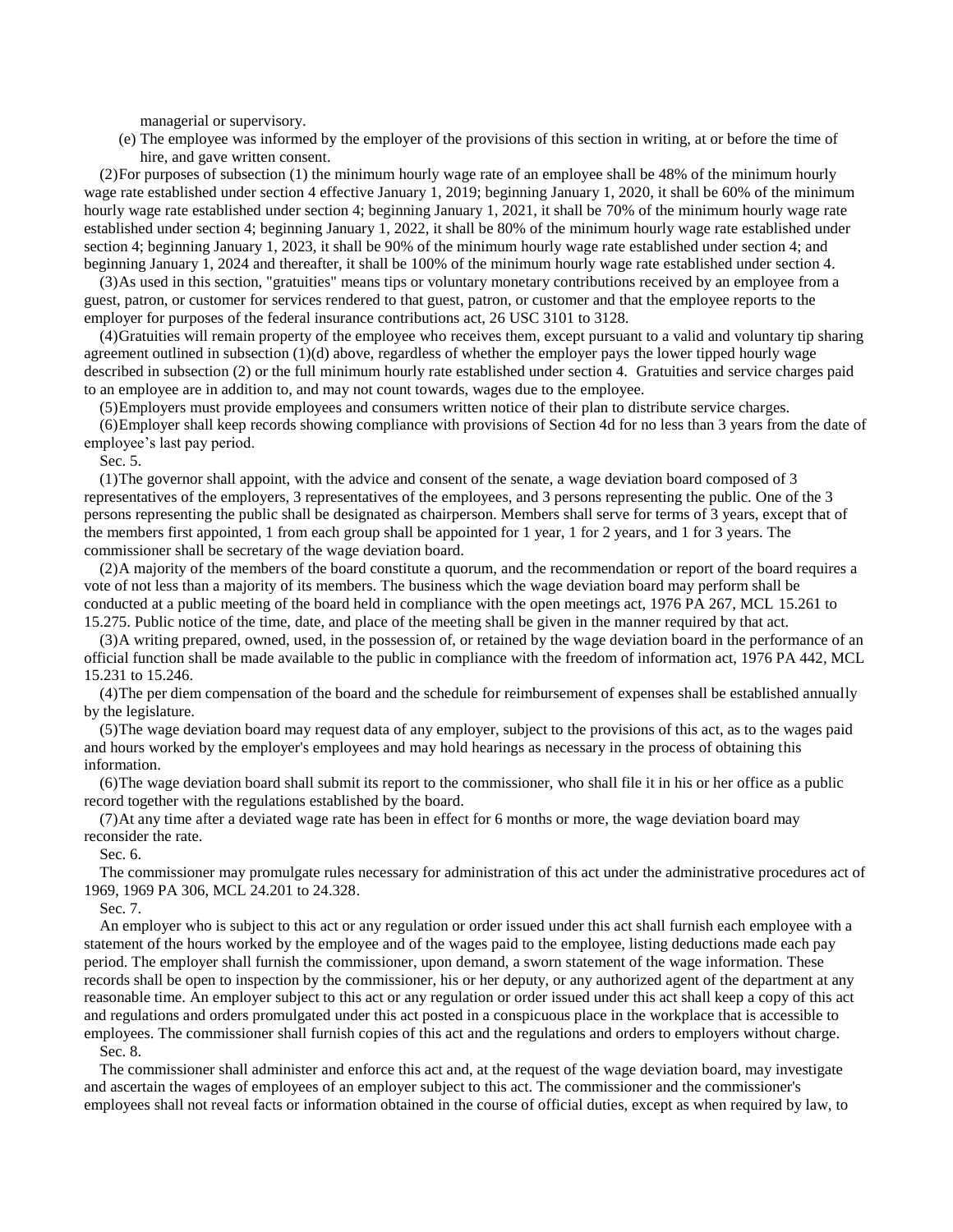report upon or take official action or testify in proceedings regarding the affairs of an employer subject to this act.

Sec. 9.

(1)If an employer violates this act, the employee affected by the violation, at any time within 3 years, may do any of the following:

- (a) Bring a civil action for the recovery of the difference between the amount paid and the amount that, but for the violation, would have been paid the employee under this act and an equal additional amount as liquidated damages together with costs and reasonable attorney fees as are allowed by the court.
- (b) File a claim with the commissioner who shall investigate the claim.

(2)If the commissioner determines there is reasonable cause to believe that the employer has violated this act and the commissioner is subsequently unable to obtain voluntary compliance by the employer within a reasonable period of time, the commissioner shall bring a civil action under subsection  $(1)(a)$ . The commissioner may investigate and file a civil action under subsection (1)(a) on behalf of all employees of that employer who are similarly situated at the same work site and who have not brought a civil action under subsection (1)(a). A contract or agreement between the employer and the employee or any acceptance of a lesser wage by the employee is not a bar to the action.

(3)In addition to bearing liability for civil remedies described in this section, an employer who fails to pay the minimum hourly wage in violation of this act, or who violates a provision of section 4a governing an employee's compensatory time, is subject to a civil fine of not more than \$1,000.00.

Sec. 10.

(1)This act does not apply to an employer that is subject to the minimum wage provisions of the fair labor standards act of 1938, 29 USC 201 to 219, unless those federal minimum wage provisions would result in a lower minimum hourly wage than provided in this act. Each of the following exceptions applies to an employer who is subject to this act only by application of this subsection:

- (a) Section 4a does not apply.
- (b) This act does not apply to an employee who is exempt from the minimum wage requirements of the fair labor standards act of 1938, 29 USC 201 to 219.

(2)Notwithstanding subsection (1), an employee shall be paid in accordance with the minimum wage and overtime compensation requirements of sections 4 and 4a if the employee meets either of the following conditions:

- (a) He or she is employed in domestic service employment to provide companionship services as defined in 29 CFR 552.6 for individuals who, because of age or infirmity, are unable to care for themselves and is not a live-in domestic service employee as described in 29 CFR 552.102.
- (b) He or she is employed to provide child care, but is not a live-in domestic service employee as described in 29 CFR 552.102. However, the requirements of sections 4 and 4a do not apply if the employee meets all of the following conditions:
	- (i)He or she is under the age of 18.
	- (ii) He or she provides services on a casual basis as defined in 29 CFR 552.5.
	- (iii) He or she provides services that do not regularly exceed 20 hours per week, in the aggregate.

(3)This act does not apply to persons employed in summer camps for not more than 4 months or to employees who are covered under section 14 of the fair labor standards act of 1938, 29 USC 214.

(4)This act does not apply to agricultural fruit growers, pickle growers and tomato growers, or other agricultural employers who traditionally contract for harvesting on a piecework basis, as to those employees used for harvesting, until the board has acquired sufficient data to determine an adequate basis to establish a scale of piecework and determines a scale equivalent to the prevailing minimum wage for that employment. The piece rate scale shall be equivalent to the minimum hourly wage in that, if the payment by unit of production is applied to a worker of average ability and diligence in harvesting a particular commodity, he or she receives an amount not less than the hourly minimum wage.

(5)Notwithstanding any other provision of this act, subsection (1)(a) and (b) and subsection (2) do not deprive an employee or any class of employees of any right that existed on September 30, 2006 to receive overtime compensation or to be paid the minimum wage.

Sec. 11.

An employer that discharges or in any other manner discriminates against an employee because the employee has served or is about to serve on the wage deviation board or has testified or is about to testify before the board, or because the employer believes that the employee may serve on the board or may testify before the board or in any investigation under this act, and any person who violates any provision of this act or of any regulation or order issued under this act, is guilty of a misdemeanor.

Sec. 12.

Any employer that consistently discharges employees within 10 weeks of their employment and replaces the discharged employees without work stoppage is presumed to have discharged them to evade payment of the wage rates established in